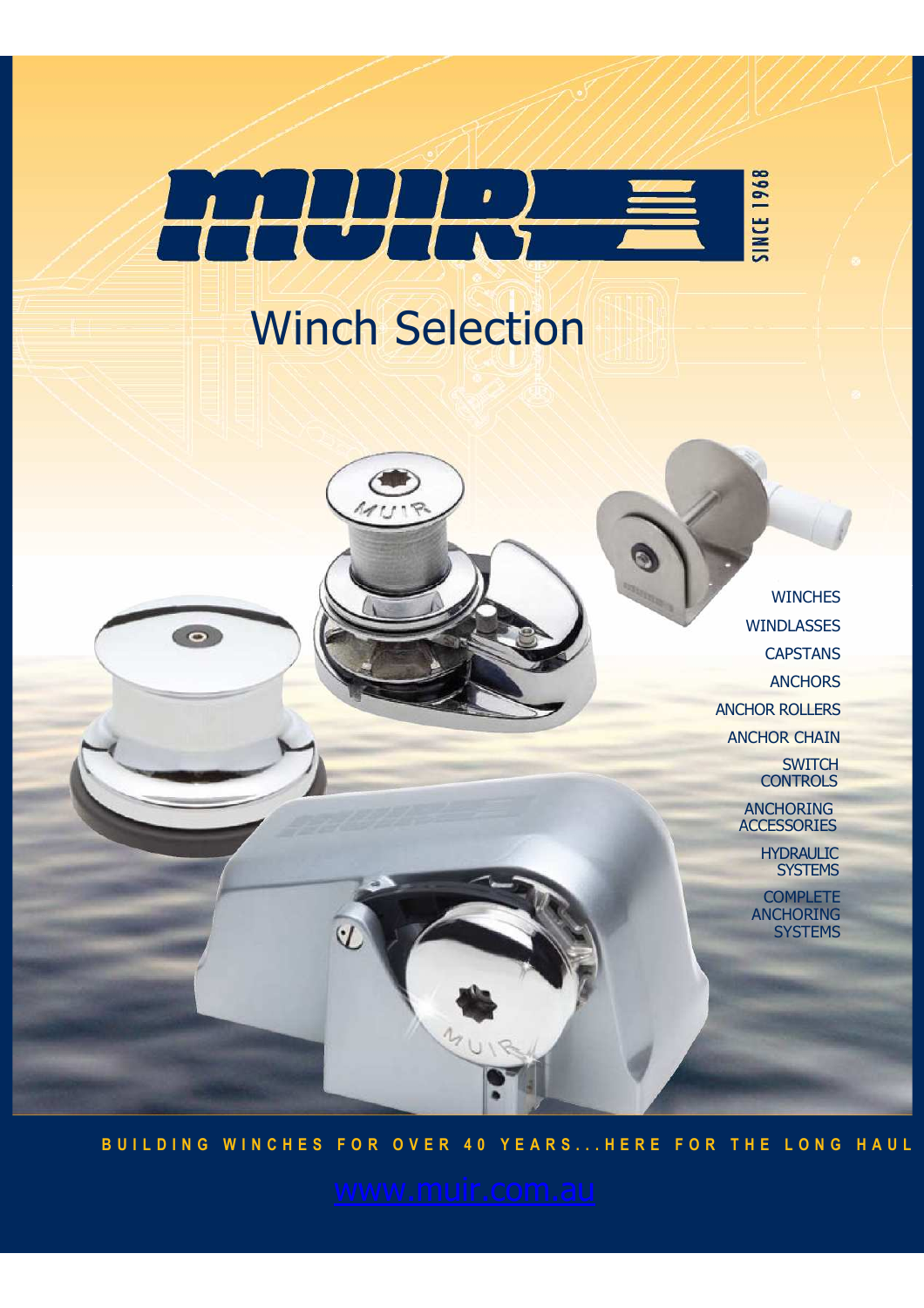









## Selecting a Windlass

Selecting the appropriate windlass and ground tackle for your vessel and application ensures efficient deployment and retrieval of your anchor irrespective of anchoring or weather conditions. An undersized windlass may well compromise the safety of your vessel and crew. Choosing the right one should prevent costly repairs and damage.

When selecting a windlass there are a number of factors that need to be considered: vessel type, length and displacement, anchor and chain size, windage and the anchoring environment. The selection chart on page 5 will assist in determining the ideal windlass options for your vessel. Once the suitable windlasses are identified refer to those particular product specification pages in the catalogue for details or visit the Muir website at www.muir.com.au. The staff at Muir can also assist in Windlass Selection on + 61 (3) 6211 8811 or email sales@muir.com.au.

A windlass is often exposed to harsh elements therefore it is important to consider the materials and components it is manufactured from. Muir windlasses incorporate high quality components including chromed bronze and high quality marine grade 316 Stainless Steel running gear, stainless steel drive shafts and marine coated alloy housings, to ensure strength, durability and long term usage.

A powered windlass with some form of manual operation or override is always a wise choice and ensures peace of mind that the anchor can be retrieved if power failed or in an emergency. The type and style of windlass you select will depend on the depth of the chain locker, the fore deck layout, power options and personal preference.

## MANUAL OR POWER OPERATION?

There are three main ways a windlass can be powered.

1. Manual windlasses: you do the work of a motor, while internal gearing or a ratchet drive makes it easier. These windlasses are above deck units and very simple to install.

2. Electric power windlasses: windlass motors do all the lifting controlled by remote or deck switches and require little user interaction. One of the easiest methods for weighing anchor, however, requires electrical power sources in 12/24V or 3 Phase AC.

3. Hydraulic power windlasses: another easy method for weighing anchor requires hydraulic pump/powerpack.

## DEPTH OF THE CHAIN LOCKER?

Measuring the vertical distance underside of the deck and the top of the completely stored and heaped anchor rode in the locker will assist in determining the installation to suit your vessel. Refer to the fall depth diagrams to the left, and the options detailed below.

## HORIZONTAL OR VERTICAL CONFIGURATION?

Windlasses are one of two types - vertical or horizontal. This is based on the orientation of the drive shaft - vertical or horizontal in direction.

Vertical Windlass: The running gear, gypsy and capstan are positioned above the deck with the motor and gear drive below. Vertical windlasses operate at optimum with greater anchor rode fall than the horizontal windlass and a minimum fall of 30cm from top of stacked anchor rode is recommended. This is particularly important if using nylon line which does not fold and stack as well as chain does. Vertical windlasses minimise deck intrusion and the modern curved lines enhance the look of any vessel. A vertical windlass provides a 180-degree wrap of the anchor rode around the gypsy for maximum feed into the locker and prevention of chain slippage and jumping.

Horizontal Windlass: Fully enclosed, above deck windlasses, this style is usually preferred where locker space is limited or additional fall is required. The motor and gear drive is fully enclosed in the housing with nothing protruding below deck. The horizontal windlass operates with optimum anchor rode fall of at least 30cm from the top of the stacked anchor rode, and due to the horizontal orientation of the gypsy higher above the deck there is additional fall provided. These units are ideally suited for vessels with shallow locker space. Often selected for commercial and charter vessel applications.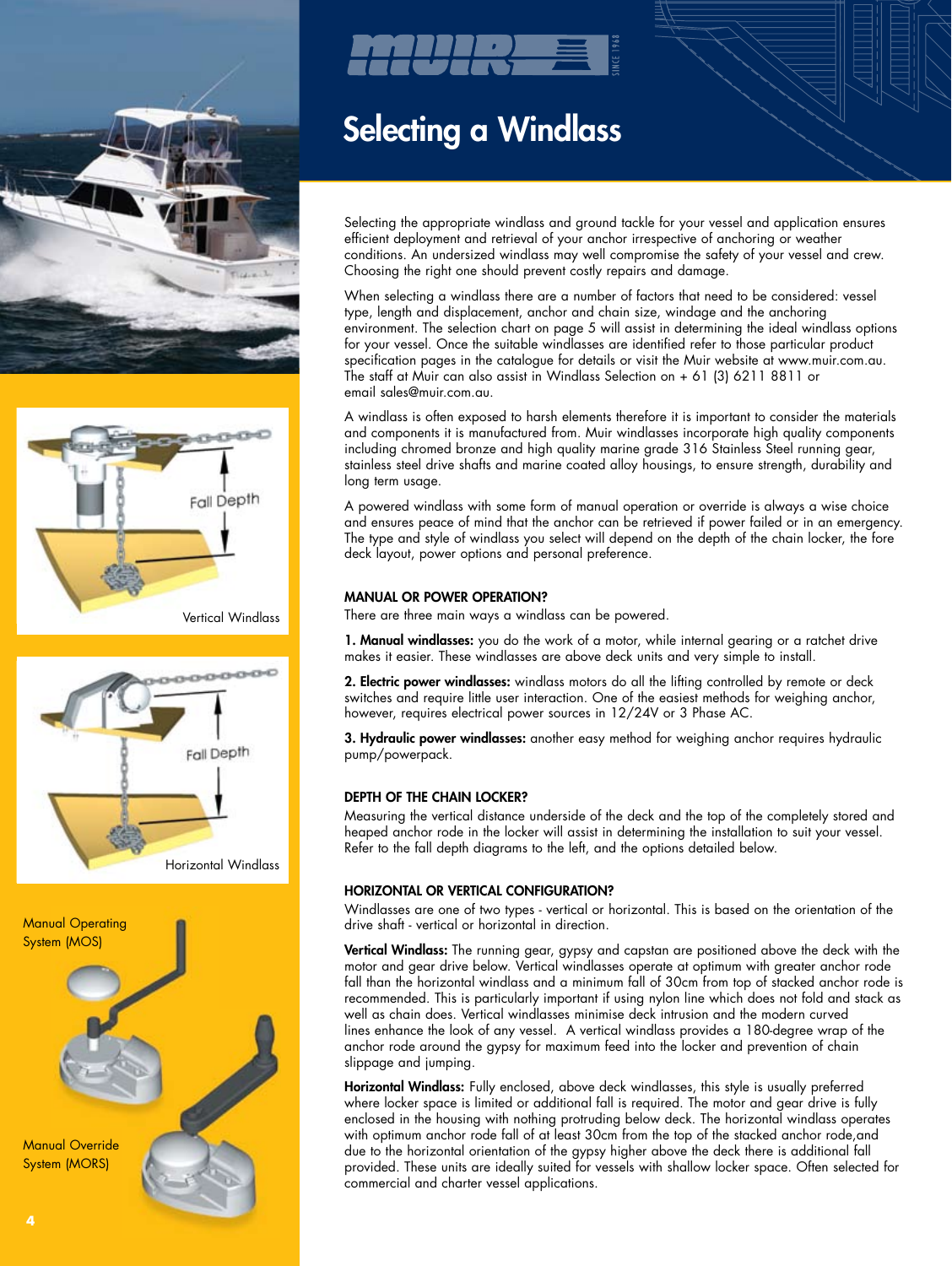## Manual Operation

Consideration should be given to selecting an automatic windlass with the option of Manual Operation. Manual operation is available on various Atlantic and Compact Models, refer to the model pages for further details.

Manual Override System (MORS): allows for manual retrieval of the anchor rode with the application of a standard sheet winch handle to the clutch cap on vertical models, and an extension handle for Compact models.

Manual Operating System (MOS): allows for manual operation featuring a special handle that fits to the top of the gypsy after the capstan or clutch top has been removed.

## DETERMINING THE CAPACITY OF THE WINDLASS TO SUIT MY REQUIREMENTS

Once you have identified the windlasses that will suit your vessel based on the length and displacement from the table on page 5, you need to determine the lift capacity required for your application and then refer to the detailed information on the appropriate model.

The steps to achieve this are:

- 1) Determine the weight of anchor tackle [anchor + anchor rode (anchor + chain) = anchor tackle]
- 2) Multiply the weight of the anchor tackle by a factor of three to determine the required pulling power of the windlass.

| For example: Weight of anchor tackle | $= 125 \, \text{lb} / 56 \, \text{kg}$                                    |  |
|--------------------------------------|---------------------------------------------------------------------------|--|
| The required pulling power           | $= 125 \text{lb} / 56 \text{kg} \times 3 = 375 \text{lb} / 168 \text{kg}$ |  |

The required pulling power of the windlass should not exceed 1/3 of the maximum load of the windlass. Therefore we would select a 1200lb/545kg windlass as it is 3 times the required pulling power of 375lb. In this instance an Atlantic 1200/1250 or Compact 1200 would be best suited assuming the vessel had an average displacement.

## WORK LOAD (continuous working of the winch)

If a winch works for long periods of time (in contrast to short intervals) then it would typically run at 25% of the maximum workload of the winch.

However, for shorter intervals (typical when weighing anchor) the rating is between 30%-40% of the maximum load of the windlass, and usually involves multiple stages of operation as the vessel is pulled up above the anchor and rode, breaks free from the seabed and is stowed.

At each stage the workload varies. During the breakout of the anchor from the seabed it will be at its maximum load peak. The windlass should not be used to haul the vessel to the anchor, but the vessel should be powered toward the anchor to minimise the load on the windlass.

## CIRCUIT BREAKER

To protect the motor and wiring of the electric windlass and to qualify for warranty, a circuit breaker must be installed. An appropriate circuit breaker for the AMPs load should be used, to ensure that when the windlass is at its peak the circuit breaker does not trip. Your Muir office or local representative will supply the recommended circuit breaker to suit the windlass requirements for maximum safety.

## **SECURITY**

To minimise unnecessary load on the windlass and drive gear whilst at anchor, the anchor rode should be secured with a chain stopper or snubber line. For a complete selection of safety accessories refer to the system accessories at the back of the catalogue.





### 3 YEAR WARRANTY (First Owner)

We warrant each new product manufactured by us to be free from defects in material and workmanship for a period of 3 years from date of purchase (subject to conditions and exclusions.)

### CONDITIONS:

While this warranty applies to defects in material and workmanship, it does not apply to:

- **Normal worn parts or to damage caused by** neglect, lack of maintenance, accident, or improper service/installation or service by persons other than an authorised Muir representative.
- Muir shall not be responsible for failures due to products being used in applications that they are not intended for, or conditions that exceed the products performance specifications.
- For warranty claim, defective product must be returned to Muir for inspection.
- **Muir will not be responsible for freight** charges, removal or installation labour on warranty claims.

## EXCLUSIONS:

Warranty is limited to twelve months for: **Electric motors/controls/equipment,** 

- Hydraulic pumps/controls/valves,
- Weather seals, Use on Hire vessels.

All incidental and/or consequential damages are excluded from this warranty. Warranties of merchantability and fitness are excluded from this warranty. Implied warranties are limited to the life of this warranty. Some countries do not allow limitations on how long an implied warranty lasts or the exclusion or limitation of incidental or consequential damages, so the above may not apply to you. This warranty covers all products shown in this catalogue and purchased after January 1st 2002.

## GLOSSARY OF TERMS

AMPS Workload – determined as up to the maximum amps. Anchor Rode – the line that secures the anchor to the vessel, consisting of either rope, chain or a combination of rope and chain. Automatic Free Fall – Windlass releases automatic clutch by a means of a remote switch for rapid deployment. No user interaction. Bridle - chain stopper/compressor, devils claw. Located between the winch and bow roller. Secures chain and takes load off the winch/windlass. Capstan – drum, rope drum. The capstan is used for hauling rope. Displacement – The amount of water displaced by a floating vessel, usually measured in tonnes. Fixed drive – Direct couple from transmission to gypsy/capstan. Free Fall – Release of clutch manually releases the chain to freefall. Gypsy - Chain gypsy, wildcat, chain wheel - A special wheel with pockets to suit chain and or rope for hauling up the anchor and anchor rode. Hauling – weighing, lifting. The operation of lifting anchor, rope or chain. Hawser – chain pipe that anchor rode feeds through into locker. Horizontal windlass/winch - Drive shaft, capstan and gypsy are located horizontally to the deck. Inline drive – powerful and efficient integrated gearbox and motor. Manual Operation System (MOS) – Handle fits directly into gypsy by removing the capstan or clutch top. Manual Override System (MOR)– Handle fits into windlass top and over-rides the transmission and ratchet drive system. Power back up can be used. Maximum Load – The maximum operating load that could be applied to the windlass, but the load the winch would normally be subjected to is substantially less. Max Line Speed – Maximum speed the anchor rode could be retrieved at. Ratchet drive – Indirect couple from transmission to gypsy/capstan via a ratchet cone. This allows for normal powered operation and manual operation where some power is available. RCMS – Rope Chain Management System ref. p. 33. Vertical windlass/winch – Drive shaft, capstan and gypsy are located vertically to the deck. Workload – Typical lift. Usually up to 25% of the Maximum load. **<sup>5</sup>**

## ABBREVIATIONS

DC<br>AC

HY

MP<br>PSI

 $\mathbf{I} \mathbf{b}$ 

 $m$  $m<sub>l</sub>$ 

| DC         | <b>Direct Current</b>      |
|------------|----------------------------|
| <b>AC</b>  | <b>Alternating Current</b> |
| <b>HYD</b> | Hydraulic                  |
| gal        | Gallons (US)               |
| ŀ          | Litres                     |
| <b>MPa</b> | Megapascal                 |
| PSI        | Pounds per square inch     |
| lЬ         | Pound                      |
| kg         | Kilogram                   |
| Min        | Minute                     |
| m          | Metre                      |
| mm         | Millimetre                 |
|            | Inch                       |
| $'$ / ft   | Feet                       |
|            |                            |